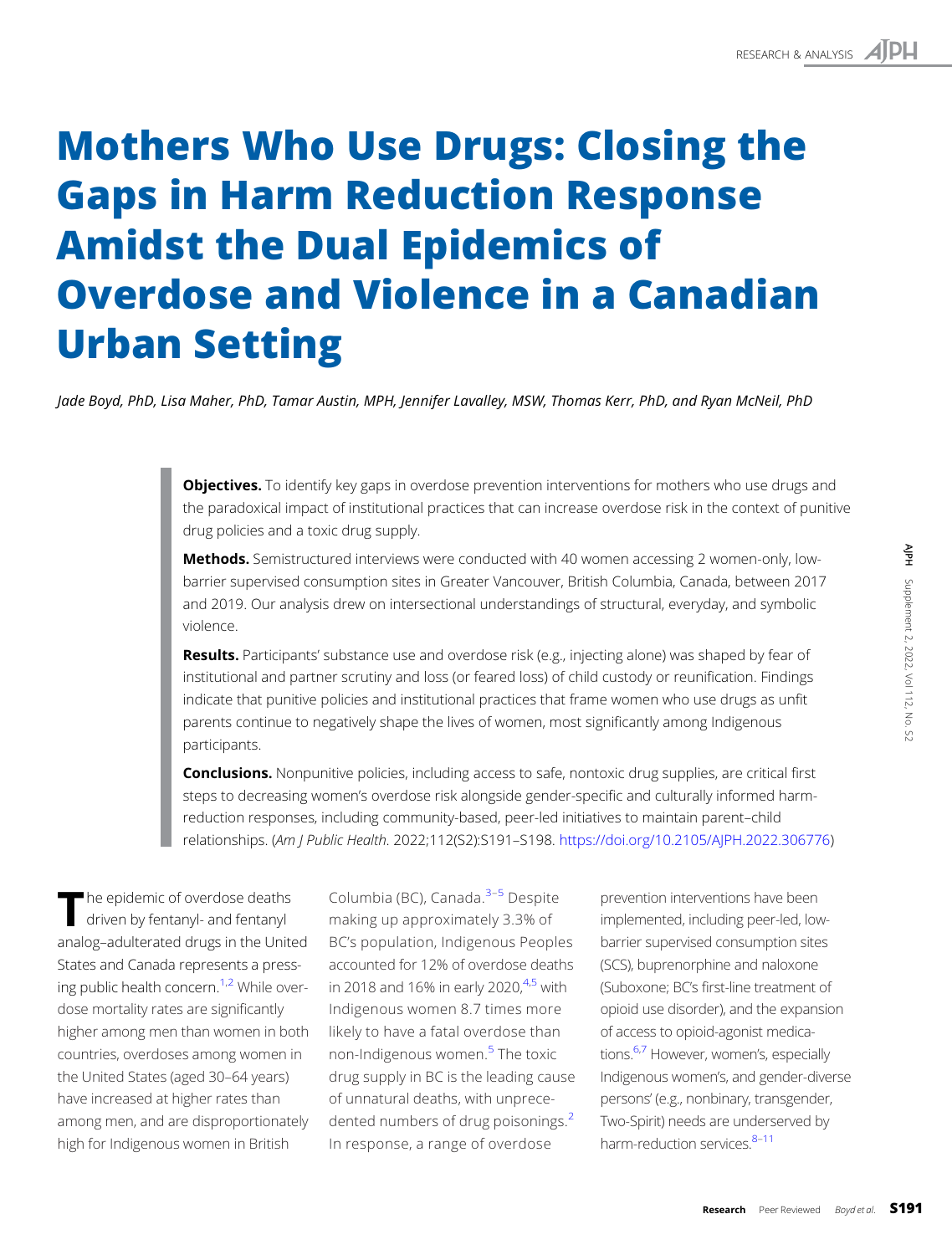Women (inclusive of gender-diverse persons) who use drugs are disproportionately affected by social violence, which shapes health, overdose risk, and access to and uptake of overdose pre-vention interventions.<sup>[10](#page-7-0)–[14](#page-7-0)</sup> They are subject to gendered patterns of interpersonal violence (e.g., intimate partner violence[\)15](#page-7-0) and state violence (e.g., punitive sex-work and drug laws, regulation of reproduction and mothering)<sup>13,16,17</sup> compounded by intersecting systems of oppression (e.g., White supremacy, capitalism). In Canada, colonialism begat systemic social and legal discrimination resulting in the forced removal of Indigenous children from their homes (residential schools, child apprehension) and an alarming epidemic of racialized, gendered violence (including homicide) among Indigenous women and girls.<sup>18-[22](#page-7-0)</sup> Despite evidence that structural factors intersect with social context and individual circumstances to shape drug use, research is limited as to how those factors operate to compound overdose risk among cisgender women and genderdiverse persons who are parents.

Concepts of social violence operating across the structural, interpersonal, and internal levels are useful in examining overdose risk and drug use among mothers (including, hereafter, genderdiverse parents who have given birth). Structural violence refers to how social structures and institutions (e.g., drug criminalization, child protection services [CPS]) sustain, perpetuate, and normalize inequalities and resulting harms.<sup>[23](#page-7-0)</sup> Internalization of social–structural subordination because of its ubiquity and resulting self-blame is understood as symbolic violence.<sup>24</sup> Structural and symbolic violence frame the "everyday" interpersonal violence and normalized social violence while rendering it invisible. $25$  Analyses applying this lens have highlighted how  $\frac{19}{2}$  gendered violence (inclu<br>among Indigenous wome<br>Despite evidence that str<br>intersect with social conts<br>ual circumstances to shal<br>research is limited as to *t*<br>tors operate to compour<br>among cisgender womer<br>diverse

gender-specific macrocontexts (e.g., social dynamics of gendered violence) have an impact on microcontexts (e.g., injection practices) in women's health outcomes (e.g., overdose).[19,26](#page-7-0)

The systematic surveillance and regulation of mothers, particularly those who are poor, racialized, and gender diverse, is heightened for those who use criminal-ized drugs.<sup>13,16,27-[29](#page-7-0)</sup> Stigmatizing discourses construct them as "irresponsible" and "unfit" parents and serve to justify and uphold diverse forms of social control, $27,29-31$  $27,29-31$  $27,29-31$  $27,29-31$  $27,29-31$  including punitive drug policies (e.g., child protection and apprehension) that deter mothers who use drugs from accessing health and social services because of risk of disciplinary actions that can include involuntary drug testing, forced drug treatment, incarceration, forced sterilization, and involvement of CPS.[8](#page-6-0),[14](#page-7-0),[16](#page-7-0),[27](#page-7-0),[32](#page-7-0),[33](#page-7-0) CPS disproportionately affect families marginalized by structural violence, criminalization, poverty, and systemic racism.[30](#page-7-0)[–](#page-7-0)[34](#page-7-0) In Canada, social services overregulate and surveil Indigenous, Black, and poor mothers, leading to gross overrepresentation of their children in care.[21](#page-7-0),[27](#page-7-0),[35](#page-7-0)–[37](#page-7-0)

Fear of custody loss, stigma, and limitations to child-accommodating services can inhibit mothers' use of overdose interventions, treatment, and harm-reduction services, 8,9,[14,31](#page-7-0) yet scholarship on the socio–structural contexts contributing to mothers' overdose risk is limited. Custody loss has a profound effect on health outcomes, including heightened drug use and overdose,[10,22](#page-7-0),[38](#page-7-0)–[41](#page-7-0) warranting further investigation. In this study, we drew on findings from qualitative interviews of women accessing SCS in Greater Vancouver, BC, one of the epicenters of Canada's overdose epidemic, to examine the experiences of

mothers who use criminalized drugs, including perceived gaps in harmeduction responses, amid intersecting epidemics of violence and overdose.

### **METHODS**

We drew on semistructured interviews with 40 mothers who used criminalized drugs (opioids and stimulants) undertaken between May 2017 and September 2019 as part of a larger study on the implementation of 2 women-only low-barrier SCS (inclusive of genderdiverse persons; 77 total participants).  $9,42$  $9,42$ These official sites allow people to consume preobtained drugs, without arrest for drug possession, under the supervision of overdose responders (including people with lived and living experience of drug use).<sup>[6](#page-6-0)</sup> Women were recruited directly from SCS by research team members, including peer researchers (team members who lived in the neighborhood, had lived experience of criminalized drug use, and were trained in research), and by referral from SCS (peer) staff. Interviews were conducted onsite or at a nearby field office.

Developed in consultation with a community advisory board of women with living experience of criminalized drug use, interview guides sought to examine experiences of criminalized drug use amid a fentanyl-driven overdose epidemic. Though participants were asked if they had children, parenting experiences were not the focus of the interview guide. Rather, the subject emerged through open-ended questions on social violence, caretaking responsibilities, and interactions with institutional services and systems. Participants received CA \$30 honoraria. Interviews averaged 45 to 60 minutes, and were audio-recorded and transcribed verbatim with identifying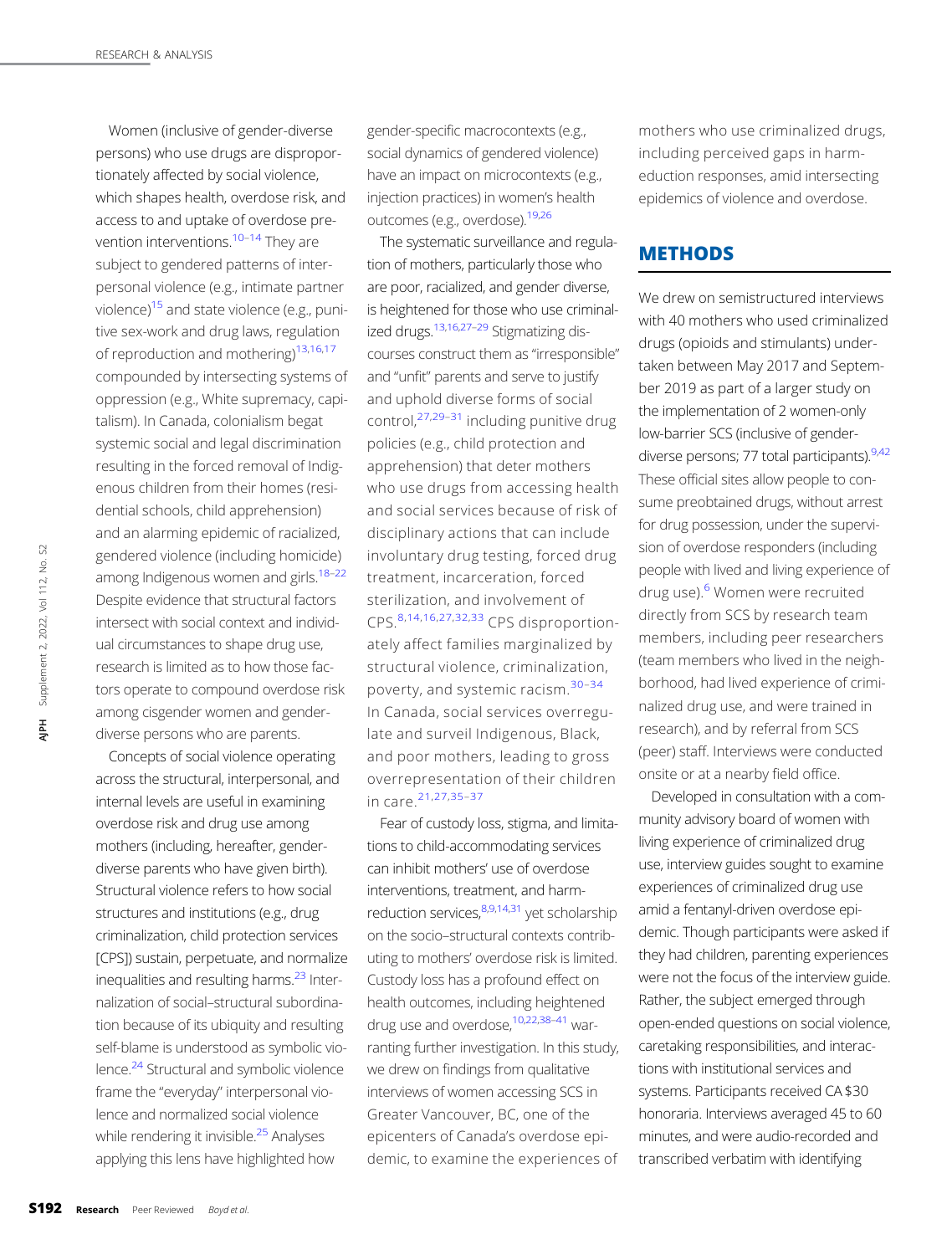information removed and pseudonyms assigned.

Data were imported into NVivo and coded thematically deductively (codes from interview guide) and inductively (codes developed through team discus-sions after reviewing transcripts).<sup>[43](#page-7-0)</sup> Transcripts were coded by multiple team members with discrepancies resolved by consensus. Data pertaining to mothers' experiences were further analyzed via these methods by the research team and in consultation with community advisory board members who had children to further refine themes.<sup>[43](#page-7-0)</sup> Emergent themes were analyzed with attention to intersecting systems of oppression $44$  and informed by theories of social violence.[23](#page-7-0)–[26](#page-7-0) Data generation and analysis were further enriched by researcher familiarity with the setting, including several years of community-engaged research.<sup>[9](#page-6-0),[12,45](#page-7-0)</sup>

## RESULTS

Participants' drug use and overdose risks were shaped by the loss (or feared loss) of child custody and barriers to reunification. No participants were living with their children at the time of the interview. All reported daily use of criminalized drugs and severe socioeconomic marginalization [\(Table 1\)](#page-3-0). Thirty-one participants had experienced homelessness in the previous year, 21 had been in foster care, and 30 had previously been incarcerated. Fifteen participants reported experiencing at least 1 overdose in the year before the interview. Analysis identified 3 primary themes: (1) mother–child separation resulting from gender-based interpersonal and institutional violence, (2) child separation as a risk factor for overdose, and (3) contesting discourses and stigmatization of mothers who use drugs.

# Mother–Child Separation and Gender-Based Violence

Everyday gendered violence. Escaping gendered, everyday violence occurring within intimate partnerships was cited as a significant factor driving participants to flee their homes, resulting in separation from their children. "Marisol," a 30-yearold Indigenous woman, described having to leave her children: "I got raped, that's why I left home." Another participant described leaving their children because of spousal violence:

I had to leave him because it was just like too crazy of a relationship and too abusive and I finally left that like six years of abuse and I came up this way and he ended up raising our daughter by himself. ("Demi": age 52 years, Indigenous)

"Catherine" described mothers as especially vulnerable to gendered and racialized violence, noting that lack of overdose prevention supports that address violence can lead to criminalization and overdose:

There is not enough support for women [with children] who have experienced violence or are, or just had a bad date, to be able to talk about some of the things that they went through or going [through] in violent relationships; there is not enough spaces to deal with those kinds of situations and so many women fall through the cracks and end up overdosing or just don't give a shit and they go to jail. (age 55 years, Indigenous)

Structural gendered violence. Institutional mother–child separation was routine among participants and experienced as structural violence (e.g., institutionalized discrimination and stigma against

mothers who use drugs). Participants often described the Ministry of Child and Family Development (MCFD), BC's CPS, as being in the "business of taking children"—something that loomed over their interactions with support systems subject to reporting requirements around child welfare. "Serena" relayed how being surveilled by welfare resulted in the forced removal of her children:

When I first had my baby, because I am a junkie and a drug addict, of course they got fucking welfare and all that shit on you right, because a lot of times they just come in and snatched the baby out of your fucking arms and don't say hi, bye, boo, fuck you. I had been up all night because they both had fucking runny noses and were crying, fucking, you know, no sleep I had, and they're fucking judging me and stuff. (age 55 years, White)

"Paige" described the pain she and her Indigenous children (aged 5 and 8) felt because of forced separation by CPS. She attributed her drug use to the agony of separation from her children and positioned child apprehension as an extension of the forcible removal of Indigenous children for residential schooling:

The system should . . . go to great lengths, to keep the children and the parents together . . . The only reason I'm even using heroin is because it became so stressful that it was unbearable. I wanted to kill myself, I was in so much pain . . . There wasn't a second during the day when I didn't feel completely fucking overwhelmed with grief . . . And my children still feel like that, and so do I. Thank god for heroin . . . It's worse than residential school. They just changed the name. Residential may were crying, fuck-<br>
and judging me and stuff.<br>
White)<br>
beed the pain she and<br>
shored separation by<br>
ted her drug use to the<br>
tion from her children<br>
thid apprehension as<br>
the forcible removal of<br>
lien for residential<br>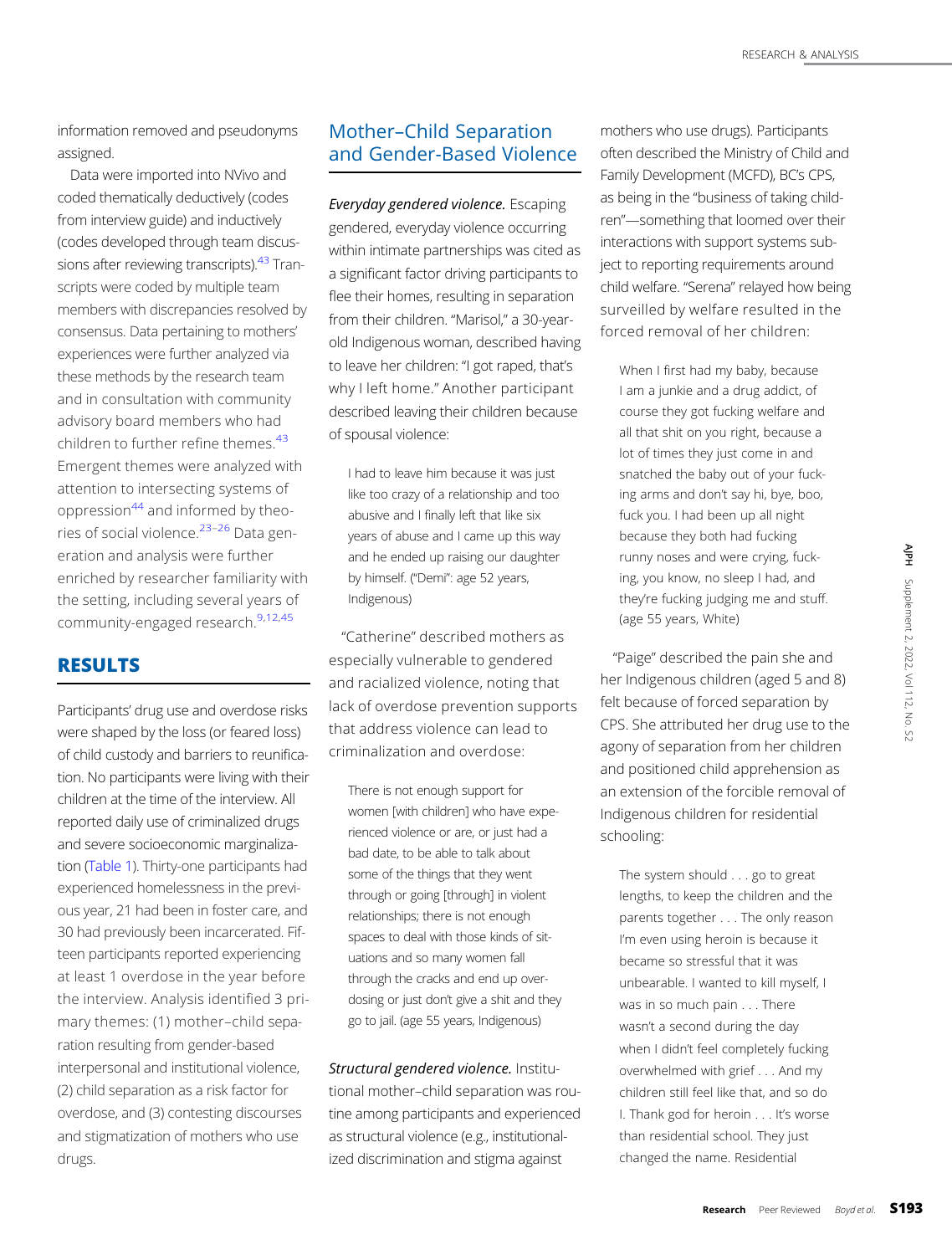## <span id="page-3-0"></span>**TABLE 1** - Characteristics of Mothers Recruited From Two Low-Barrier Women-Only Supervised Drug Consumption Sites: Greater Vancouver, Canada, 2017–2019

| <b>Participant Characteristics</b><br>(Mothers)                                                                                                                                                                                                                                                                                                                                                                                                                         | Total (n = 40), No. (%) or<br><b>Median (Range)</b> | Women-Only SCS 1 (n = $19/45$ ),<br>No. (%) or Median (Range)                     |        | Women-Only SCS 2 (n = 21/32),<br>No. (%) or Median (Range)                  |
|-------------------------------------------------------------------------------------------------------------------------------------------------------------------------------------------------------------------------------------------------------------------------------------------------------------------------------------------------------------------------------------------------------------------------------------------------------------------------|-----------------------------------------------------|-----------------------------------------------------------------------------------|--------|-----------------------------------------------------------------------------|
| Age, y                                                                                                                                                                                                                                                                                                                                                                                                                                                                  | 40.5 (22-55)                                        | 37 (26-52)                                                                        |        | 43 (22-55)                                                                  |
| Race/ethnicity <sup>a</sup>                                                                                                                                                                                                                                                                                                                                                                                                                                             |                                                     |                                                                                   |        |                                                                             |
| White                                                                                                                                                                                                                                                                                                                                                                                                                                                                   | 20 (50.0)                                           | 10 (52.6)                                                                         |        | 10 (47.6)                                                                   |
| Indigenous                                                                                                                                                                                                                                                                                                                                                                                                                                                              | 20 (50.0)                                           | 9(47.4)                                                                           |        | 11 (52.4)                                                                   |
| Gender identity                                                                                                                                                                                                                                                                                                                                                                                                                                                         |                                                     |                                                                                   |        |                                                                             |
| Woman                                                                                                                                                                                                                                                                                                                                                                                                                                                                   | 39 (97.5)                                           | 18 (94.7)                                                                         |        | 21 (100.0)                                                                  |
| Transgender                                                                                                                                                                                                                                                                                                                                                                                                                                                             | 1(2.5)                                              | 1(5.3)                                                                            |        | 0(0.0)                                                                      |
| Housing                                                                                                                                                                                                                                                                                                                                                                                                                                                                 |                                                     |                                                                                   |        |                                                                             |
| Yes                                                                                                                                                                                                                                                                                                                                                                                                                                                                     | 13 (32.5)                                           | 6(31.6)                                                                           |        | 7(33.3)                                                                     |
| No                                                                                                                                                                                                                                                                                                                                                                                                                                                                      | 27 (67.5)                                           | 13 (68.4)                                                                         |        | 14 (66.7)                                                                   |
| Homeless in year before interview                                                                                                                                                                                                                                                                                                                                                                                                                                       |                                                     |                                                                                   |        |                                                                             |
| Yes                                                                                                                                                                                                                                                                                                                                                                                                                                                                     | 31 (77.5)                                           | 14 (73.7)                                                                         |        | 17 (81.0)                                                                   |
| No                                                                                                                                                                                                                                                                                                                                                                                                                                                                      | 8(20.0)                                             | 4(21.1)                                                                           |        | 4 (19.0)                                                                    |
| <b>NA</b>                                                                                                                                                                                                                                                                                                                                                                                                                                                               | 1(2.5)                                              | 1(5.3)                                                                            |        | 0(0.0)                                                                      |
| Overdose in year before interview                                                                                                                                                                                                                                                                                                                                                                                                                                       |                                                     |                                                                                   |        |                                                                             |
| $\mathbf{1}$                                                                                                                                                                                                                                                                                                                                                                                                                                                            | 6(15.0)                                             | 3(15.8)                                                                           |        | 3(14.3)                                                                     |
| $\overline{2}$                                                                                                                                                                                                                                                                                                                                                                                                                                                          | 2(5.0)                                              | 2 (10.5)                                                                          |        | 0(0.0)                                                                      |
| $\geq$ 3                                                                                                                                                                                                                                                                                                                                                                                                                                                                | 7 (17.5)                                            | 2(10.5)                                                                           |        | 5(23.8)                                                                     |
| No                                                                                                                                                                                                                                                                                                                                                                                                                                                                      | 25 (62.5)                                           | 12 (63.2)                                                                         |        | 13 (61.9)                                                                   |
| History in foster care                                                                                                                                                                                                                                                                                                                                                                                                                                                  |                                                     |                                                                                   |        |                                                                             |
| Yes                                                                                                                                                                                                                                                                                                                                                                                                                                                                     | 21 (52.5)                                           | 11 (57.9)                                                                         |        | 10 (47.6)                                                                   |
| No                                                                                                                                                                                                                                                                                                                                                                                                                                                                      | 16 (40.0)                                           | 5(26.3)                                                                           |        | 11 (52.4)                                                                   |
| <b>NA</b>                                                                                                                                                                                                                                                                                                                                                                                                                                                               | 3(7.5)                                              | 3(15.8)                                                                           |        | 0(0.0)                                                                      |
| History of incarceration (jail or<br>holding)                                                                                                                                                                                                                                                                                                                                                                                                                           |                                                     |                                                                                   |        |                                                                             |
| Yes                                                                                                                                                                                                                                                                                                                                                                                                                                                                     | 30 (75.0)                                           | 13 (68.4)                                                                         |        | 17 (81.0)                                                                   |
| No                                                                                                                                                                                                                                                                                                                                                                                                                                                                      | 10 (25.0)                                           | 6(31.6)                                                                           |        | 4 (19.0)                                                                    |
|                                                                                                                                                                                                                                                                                                                                                                                                                                                                         |                                                     |                                                                                   |        |                                                                             |
|                                                                                                                                                                                                                                                                                                                                                                                                                                                                         |                                                     |                                                                                   |        |                                                                             |
| <i>Note.</i> $NA = not available$ ; $SCS = supervised consumption site$ .<br>asome participants identified as more than 1 race/ethnicity (i.e., Indigenous and White). However, having 1 Indigenous category is to reflect that<br>Canada's colonial policies homogenize Indigenous women, regardless of their heterogeneity, particularly in relation to the high number of child<br>apprehensions and overdose-related deaths.<br>school to adoption and foster care. |                                                     |                                                                                   |        |                                                                             |
|                                                                                                                                                                                                                                                                                                                                                                                                                                                                         |                                                     | alone to hide drug use) following                                                 |        | means to cope with their grief, while                                       |
| (age 34 years, White)                                                                                                                                                                                                                                                                                                                                                                                                                                                   |                                                     | mother-child separation or in response<br>to the stress associated with custody-  |        | simultaneously navigating expectations<br>to abstain to regain custody:     |
| Participants noted that, with few sup-                                                                                                                                                                                                                                                                                                                                                                                                                                  |                                                     |                                                                                   |        |                                                                             |
|                                                                                                                                                                                                                                                                                                                                                                                                                                                                         |                                                     | related drug-use surveillance, which                                              |        | They expect people to be sober and                                          |
|                                                                                                                                                                                                                                                                                                                                                                                                                                                                         |                                                     | included increased drug use in a set-                                             |        | healthy in order to see their kids [after                                   |
|                                                                                                                                                                                                                                                                                                                                                                                                                                                                         |                                                     | ting characterized by an increasingly                                             |        | apprehension], but how are they sup-                                        |
|                                                                                                                                                                                                                                                                                                                                                                                                                                                                         |                                                     | toxic drug supply. When asked when                                                |        | posed to be sober and healthy with-                                         |
|                                                                                                                                                                                                                                                                                                                                                                                                                                                                         |                                                     | her drug use began, "Lauren" explained,                                           |        | out their kids? ("Simone": age 32 years,                                    |
| ports, drug use provided a way of deal-<br>ing with the pain and grief of child loss.<br>(Fear of) Child Separation<br>and Overdose Risk                                                                                                                                                                                                                                                                                                                                |                                                     | "When I lost my kids." Many participants                                          | White) |                                                                             |
| Numerous participants described an<br>increase in overdose risk (e.g., injecting                                                                                                                                                                                                                                                                                                                                                                                        |                                                     | reported significant increases in drug<br>use after separation from children as a |        | The predicament resulted in what<br>one participant, "Lori," described as a |

## (Fear of) Child Separation and Overdose Risk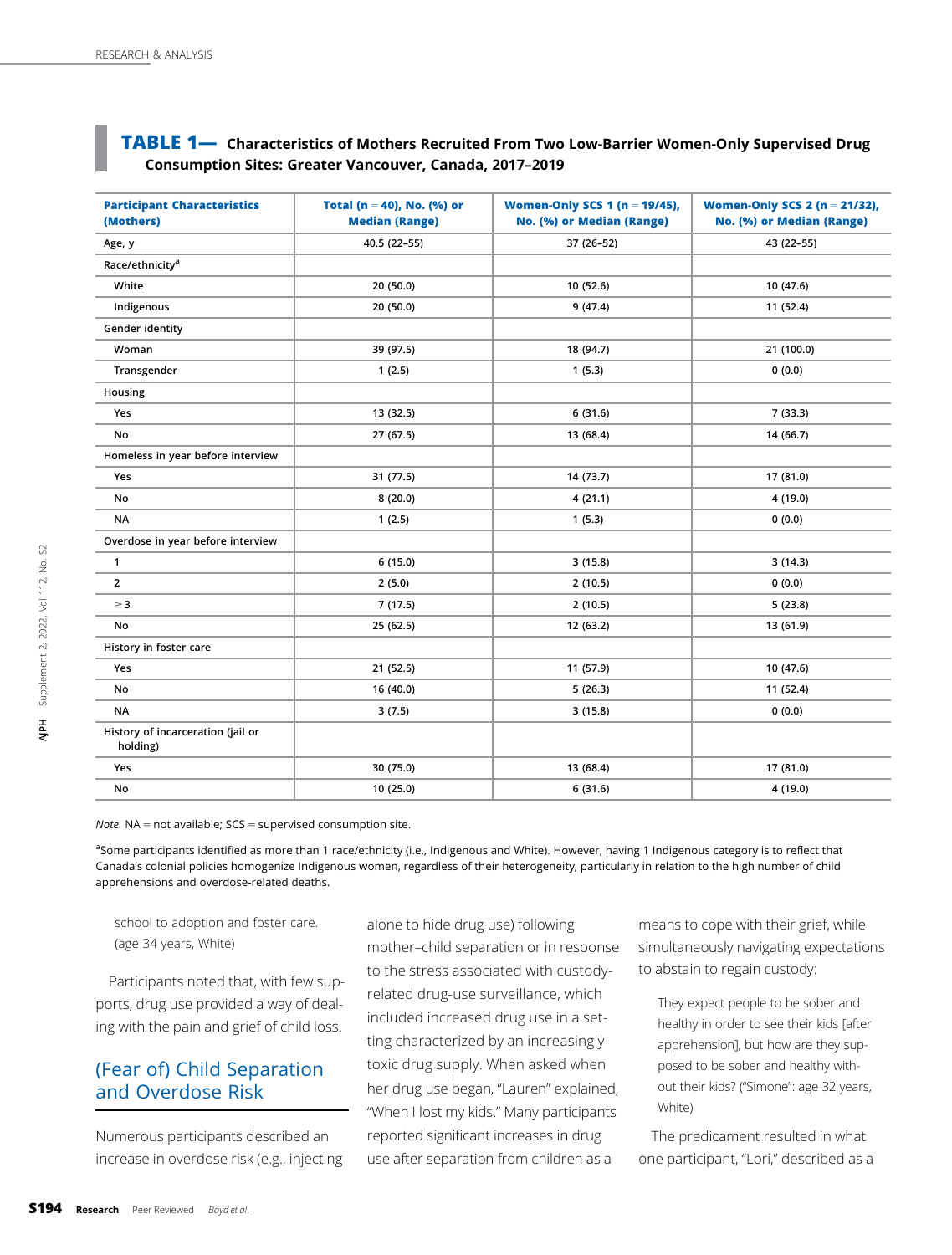"Catch-22." Similarly, "Maya" described wanting to "numb" herself to deal with the loss, guilt, and shame of having her children taken, yet hiding her use because of expectations of sobriety:

Like, because I don't have my kids with me and you know if I'm being a sober woman taking care of her kids and then [they] get taken away from you, it's out of your control and um, I intend to hide and just shame, guilt, and I just want to numb myself but at the same time it's not making any changes, right. (age 31 years, Indigenous)

To minimize risk of child apprehension, some participants reported having a "responsible" adult care for their children when they consumed drugs but would often then consume drugs alone, which placed them at an increased risk of overdose and other drug-related harms:

No, they [my children] were always with me. They were never ever taken. I was kind of the closet case mother. I hid it [drug use]. I tried to. I tried to hide from myself mainly I guess. ("Abby": age 52 years, Indigenous)

Other participants described mechanisms of surveillance associated with the social control of mothers who use drugs as driving increased drug use and potential overdose risk. "Doro," a 33-year-old White woman, attributed her overdose to significantly increasing her drug use to deal with stress after being subjected to hair drug testing by MCFD, with results used to deny custody of her daughter.

"Sam," a 32-year-old Indigenous woman, noted that she was in the process of "fighting [her] ex for custody" of their 3-year-old daughter that she had raised alone until recently, and had a

court date looming. "He won't let me see my daughter, so . . . I've had this problem with street drugs for about a year now. And I've been drug testing for them [MCFD] for about a year and just stupid." She described routinely being subjected to drug tests by authorities and maintained she was trying to "get back on Suboxone" to pass the tests. "Sam" attributed surveillance by staff at her single-room occupancy hotel as exacerbating her drug use and chances for custody:

I shouldn't have moved there . . . . So many children have got apprehended in this building . . . . There's staff there 24/7 and they write down everything you do and . . . yeah, so many children got apprehended there and I think I was the only person that got . . . that actually got their kid back.

Structural violence framed the everyday surveillance practices across the settings occupied by participants.

## Contesting Stigmatization and Dominant Discourses

Several participants resisted abstinence-based frameworks that contribute to the social control of motherhood through their refusal to accept and internalize these discourses (e.g., that drug use is inherently harmful). They challenged their stigmatization and the related symbolic violence. "Elyta," emphasizing autonomy, rejected opioid-agonist treatment:

Let's be realistic, I am not going on [Suboxone]. Yeah, that stupid one. I'm not a quitter. I'm not quitting drugs because you know what, I've already brought up my son. I'm going to be selfish for once and I'm sorry but I always think of everyone else and I'm not harming myself. I'm going to the right places and it's my life. If I can get a job and I can maintain, these girls are doing it, I can too. So it's my life. (age 42 years, Indigenous)

Similarly, "Paige," whose children were removed by MFCD, explained that drug use is not, as it is commonly understood, universally problematic. She instead described her use as a means to temper social suffering:

I use it in a healthy way. People are using it to maintain. People use it for relief because when we wake up in the morning we don't feel normal like other people. We have so much pain and sadness and grief during the day that we're suffering so immensely that people wake up and do drugs in order to feel normal . . . . Thank god for drugs. (age 34 years, White)

Many participants described their drug use as mitigating social suffering, including the impact of child apprehension. "Rose" felt that mothers would be discouraged from accessing even a women-only SCS for fear of being reported to CPS:

But if the community wasn't so stigmatized, and if their kids were getting taken care of while you go and use, like in daycare or something, but it's . . . I don't know. If they have it under control. It's like smoking a doobie [cannabis, legalized in Canada] once in a while or having a beer. It's like going to the bar and doing your thing and leave the bar and go home and you're back to dealing with your family life. But there's so much stigma. (age 35 years, Indigenous) Examples of internal and do drugs in the system of the up and do drugs in any system of all supplement of child apprehenenthat mothers would be  $\frac{2}{5}$   $\frac{2}{5}$  and supplement  $\frac{2}{5}$  and  $\frac{2}{5}$  and  $\frac{2}{5}$  and

She indicates a need for alternative approaches to regulating parenting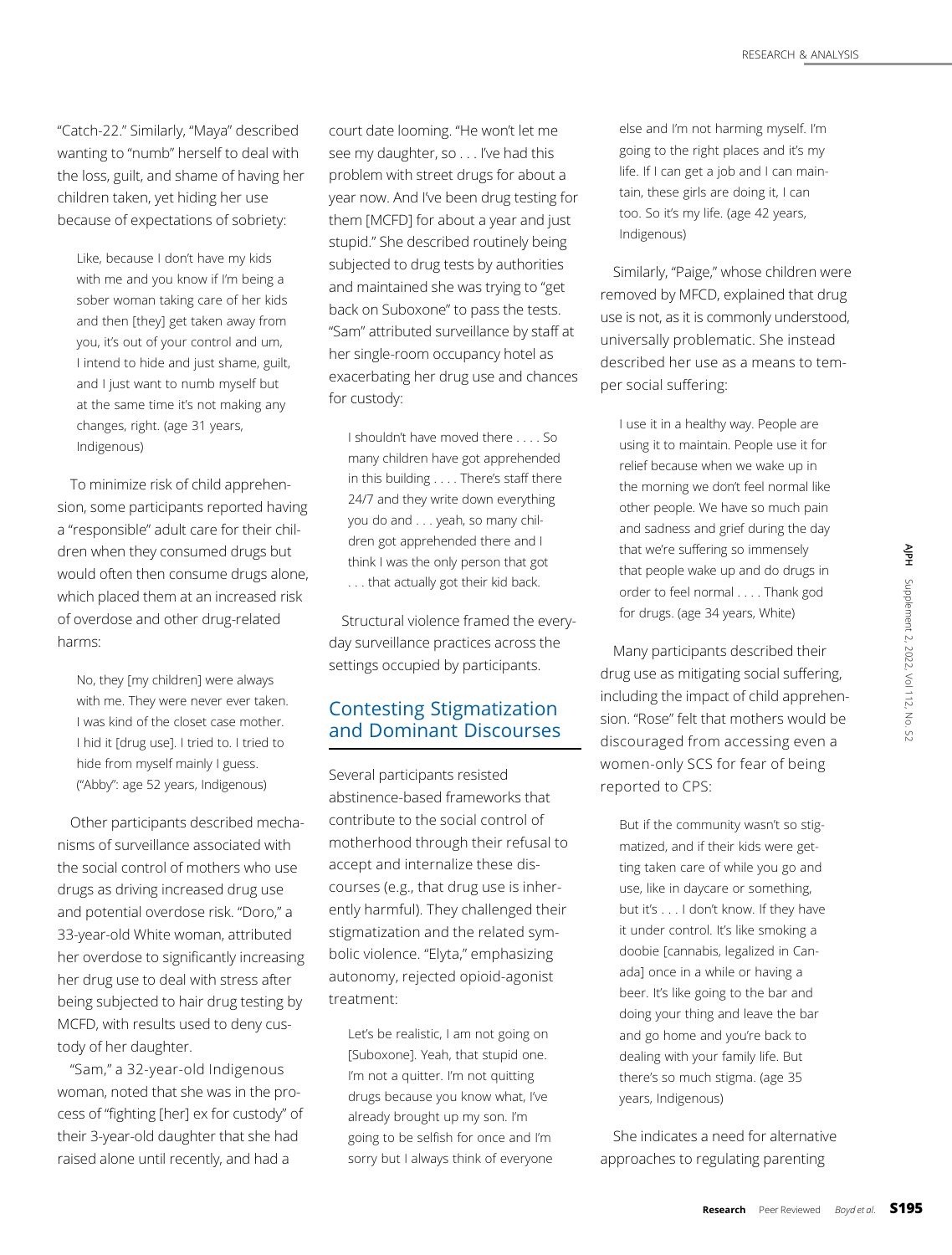and drug use that are more akin to legalized drugs.

## **DISCUSSION**

Building on limited research on social– structural contexts of mothers' overdose risk,[10,22,41](#page-7-0) we documented social violence as a contributing factor. Participants described their lives as negatively impacted by gendered violence, punitive policies, and intersecting regulation and surveillance. The structural violence of gendered drug laws that shaped health, child protection, and social and housingbased policies and services framed their experiences. For many participants, the stigma of being perceived as a "bad" mother, along with the institutional and social pressures around drug abstinence in hope of regaining custody or visitation, compounded the grief of child removal. Stigma and fear of institutional and partner scrutiny compelled participants to consume drugs alone to avoid detection, or to increase drug use in response to the trauma of parent– child separation (child removal, fleeing violence)—increasing overdose risk in the context of a toxic drug supply. Institutional practices oriented toward drug abstinence (e.g., surveillance) thus produced paradoxical impacts with potential for severe health-related harm. Social pressures around<br>
nence in hope of regain<br>
visitation, compounded<br>
child removal. Stigma an<br>
tional and partner scruti<br>
participants to consume<br>
avoid detection, or to ind<br>
in response to the traum<br>
child separatio

The intersection and experiences of drug use, overdose risk, and custody loss cannot be divorced from the ongoing effects of colonialism and systemic racism, which permeate Canada's criminal justice, health, and social services, for which Indigenous women bear a disproportionate burden.<sup>[21](#page-7-0),[22](#page-7-0),[39](#page-7-0),[46](#page-7-0),[47](#page-7-0)</sup> Structural and everyday violence (including intimate partner violence[\)19,26](#page-7-0) poses obstacles for mothers, including some of our study participants, attempting to escape domestic

violence with their children. Criminaliza-tion, surveillance, and stigma, 13, [16](#page-7-0), [27](#page-7-0)-[32](#page-7-0) alongside a dearth of apprehensionfree integrated harm-reduction and domestic violence services,<sup>48</sup> can result in grave health outcomes and custody loss. Forced child separation disproportionately affects mothers marginalized by criminalization, poverty, and racism.[27](#page-7-0)–[32](#page-7-0) Participants in our study, all of whom were poor and half of whom were Indigenous, similarly noted the negative impacts of surveillance systems (e.g., drug testing, housing-based surveillance). Fear of child removal and profound stigma among mothers who use criminalized drugs can deter parents from accessing health and social services.[8](#page-6-0),[14,29](#page-7-0),[31,33](#page-7-0),[39](#page-7-0)

Research has highlighted the "Catch-22" identified by our participants. Custody loss precipitated heightened structural vulnerability, including poverty and increased drug use. This, in turn, decreased the prospect of regaining custody and had negative health implications, including feelings of hopelessness and increased overdose risk.[10,30,38,39](#page-7-0) The profound social suffering<sup>[25](#page-7-0)</sup> resulting from custody loss is well documented $27,30,39$  and continues to be cast as self-orchestrated[.26](#page-7-0) Obscured is the sustained institutional and state-orchestrated violence, $^{23}$  including that of CPS, which has been critiqued for failing to account for social–structural forces impacting parents' lives. [30](#page-7-0)-[32,34,39](#page-7-0)

This study has limitations. The data are not reflective of the experiences of women who did not feel safe disclosing personal information or accessing the SCS. Further research is needed that directly addresses the unique barriers diverse mothers experience in addressing overdose-related risks and harms. Nevertheless, our findings have

implications for overdose prevention. Using drugs alone is a significant barrier to timely overdose responses.<sup>49</sup> and, yet, the majority of overdose deaths in BC occur under these circum-stances.<sup>[50](#page-7-0)</sup> Previous research in Vancouver has found a high burden of accidental nonfatal overdose among marginalized women, particularly Indigenous, who have experienced child removal, indicating an unmet need for unique overdose prevention responses for this vulnerable population.<sup>[22](#page-7-0)</sup>

Our study adds to this work by detailing how the confluence of structural violence of institutional policies and practices and everyday gendered violence produce these drug-use dynamics—intersections that have received scant attention. In Canada, drug use alone is not a specific cause for child apprehension; however, it continues to influence child protection outcomes, $21,22,27$  and it is unclear how mandated reporting would play out in SCS. There exist significant barriers to accessing support and services while punitive state surveillance continues. Our findings indicate that fear of surveillance can be a deterrent to accessing SCS (and likely drug services more broadly) and an incentive for using drugs alone, even before child apprehension.

While some participants described hiding their drug use, others challenged abstinence-based expectations<sup>51</sup> and instead emphasized minimization of harm from drug use through a range of strategies (e.g., leaving children with a relative when consuming drugs). Given that women are disproportionately and negatively affected by the criminalization of drug use, broader policies focused on support rather than punishment, including access to safe, nontoxic drug supplies $52$  and legalization of drugs, are critical first steps.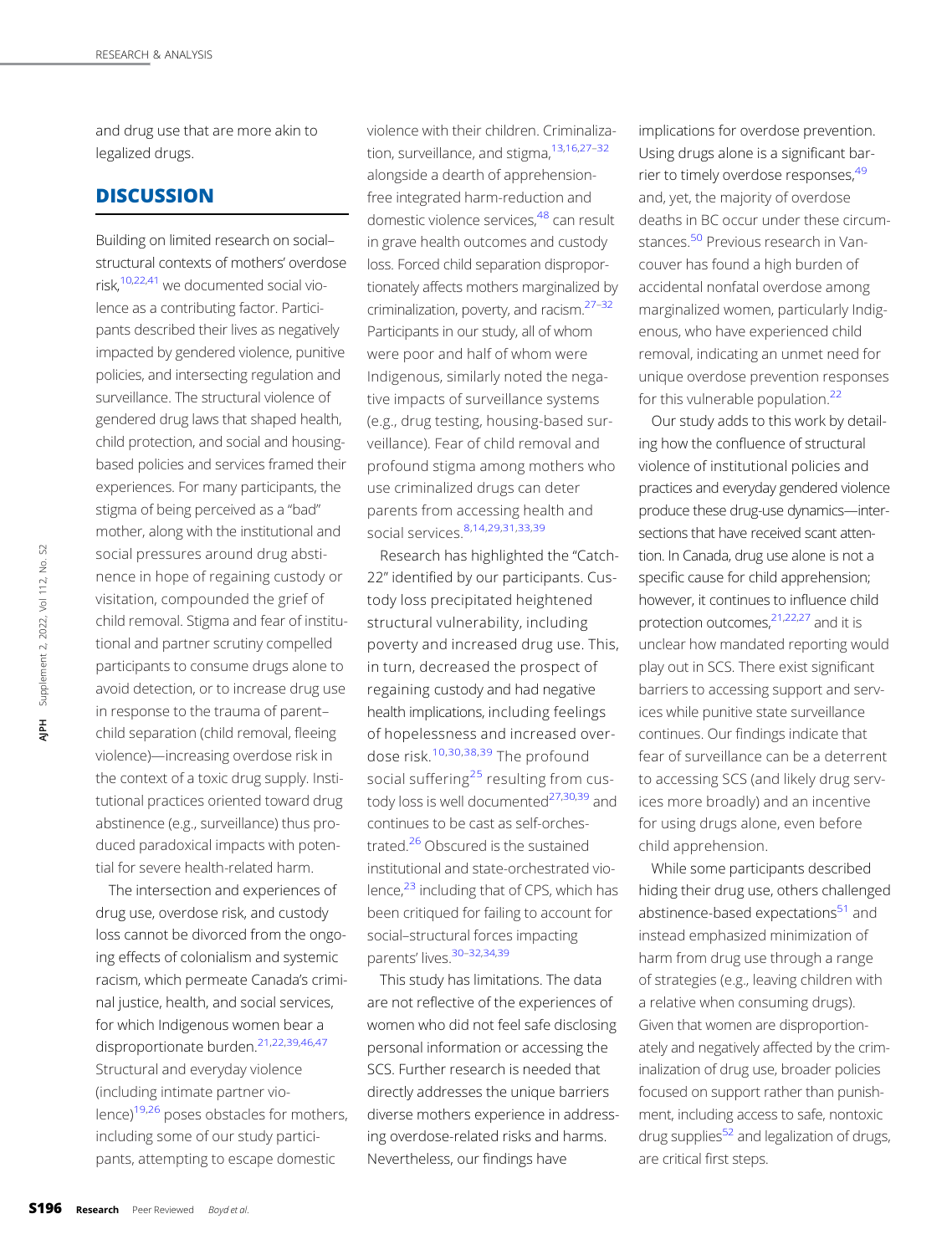<span id="page-6-0"></span>Needed, yet scarce, are communitybased mother-focused strategies as alternatives to parent–child separation, including apprehension-free integrated services<sup>[40](#page-7-0)</sup> that are culturally informed, gender-inclusive, and child-friendly, including women- and gender diverse– specific, (Indigenous) peer-led programs. Even with the above actions, as long as drug use is inaccurately conflated with child abuse and neglect, mothers will continue to be negatively impacted as subjects of regulatory scrutiny. Without extensive overhaul of criminal justice, medical, and child welfare systems, mothers will continue to be at risk for custody loss, and efforts to reduce fatal overdose among these marginalized populations will remain constrained.

Mothers who use drugs navigate a complex matrix of institutional and social control that exacerbates gaps in overdose response. Heightened surveillance, regulation, and discrimination intersect to create barriers to accessing harm-reduction and overdose-prevention interventions. Prevailing discourses framing mothers who use drugs as unfit parents have a negative impact on their lives and exacerbate drugrelated harms. There is a need to reimagine CPS and mothers who use drugs. While the BC and federal governments recently passed legislation to hand over child welfare services to Indigenous governments in response to systemic racism, implementation has been slow.<sup>[53](#page-7-0)</sup> Noncriminalizing and decolonizing alternatives that better support community-based and peerled initiatives to maintain and reinforce positive parent–child relationships are critical. Meanwhile, addressing social– structural conditions (e.g., criminalization, systemic racism, poverty, misogyny) that

drive health inequalities and increase overdose risk among this vulnerable population remains imperative. **AIPH** 

#### ABOUT THE AUTHORS

Jade Boyd and Thomas Kerr are with the Department of Medicine, University of British Columbia, Vancouver, BC, Canada. Lisa Maher is with the Kirby Institute for Infection and Immunity, Faculty of Medicine, University of New South Wales, Sydney, Australia. Tamar Austin and Jennifer Lavalley are with the British Columbia Centre on Substance Use (BCCSU), Vancouver. Ryan McNeil is with the Program in Addiction Medicine and General Internal Medicine, Yale School of Medicine, New Haven, CT. Ryan McNeil is also a Guest Editor of this supplement issue.

#### **CORRESPONDENCE**

Correspondence should be sent to Jade Boyd, 1045 Howe St, Suite 400, Vancouver, BC V6Z 2A9 Canada (e-mail: [jade.boyd@bccsu.ubc.ca\)](mailto:jade.boyd@bccsu.ubc.ca). Reprints can be ordered at <http://www.ajph.org> by clicking the "Reprints" link.

#### PUBLICATION INFORMATION

Full Citation: Boyd J, Maher L, Austin T, Lavalley J, Kerr T, McNeil R. Mothers who use drugs: closing the gaps in harm reduction response amidst the dual epidemics of overdose and violence in a Canadian urban setting. Am J Public Health. 2022; 112(S2):S191–S198.

Acceptance Date: January 30, 2022. DOI: <https://doi.org/10.2105/AJPH.2022.306776>

#### **CONTRIBUTORS**

J. Boyd conceptualized the study, performed the investigation, performed the formal analysis, acquired primary funding, and wrote the original draft. J. Lavalley, T. Austin, T. Kerr, L. Maher, and R. McNeil reviewed and edited the article. J. Boyd, J. Lavalley, and T. Austin collected the data. J. Boyd and R. McNeil performed project administration. T. Kerr and R. McNeil acquired supporting funding.

#### ACKNOWLEDGMENTS

This study was supported by funding from the Canadian Institutes of Health Research (CIHR; PJT-155943) and US National Institutes of Health (R01DA044181). J. Boyd is supported by Michael Smith Foundation for Health Research/St Paul's Foundation/BCCSU Scholar Award. L. Maher is supported by Australian National Health and Medical Research Council Research Fellowship (GNT1154839). J. Lavalley is supported by CIHR Doctoral Award and a Pierre Elliot Trudeau Foundation Scholarship. T. Kerr is supported by a CIHR Foundation grant (20R74326). R. McNeil was supported by a CIHR New Investigator Award and Michael Smith Foundation for Health Research Scholar Award.

We would like to express immense gratitude to the participants for their insights and expertise, without which this work would not have been be possible. We also thank Atira Women's Resource Society,

BC/Yukon Association of Drug War Survivors' Women's Group PACK (Parents Advocating for Kin), as well as research assistants at the BCCSU. In particular, we recognize the important contributions of Laurel Gaudette and Sandra Czechaczek as members of the research team. Sandra Czechaczek passed away before the publication of this paper and is profoundly missed. We further acknowledge that this work took place on the unceded, stolen territories of the x<sup>w</sup>ma0k<sup>w</sup>ayam (Musqueam), Skwxwu7mesh (Squamish), and salilwatah (Tsleil-Waututh) Nations.

#### CONFLICTS OF INTEREST

The authors report no conflicts of interest.

#### HUMAN PARTICIPANT **PROTECTION**

All participants provided written informed consent and received a CA \$30 honorarium for their participation. Ethics approval was obtained from the Providence Healthcare/University of British Columbia Research Ethics Board.

#### REFERENCES

- 1. Centers for Disease Control and Prevention. CDC Health Alert Network Advisory: Increase in fatal drug overdoses across the United States driven by synthetic opioids before and during the COVID-19 pandemic. CDCHAN-00438, Dec. 14, 2020. Available at: [https://emergency.cdc.gov/](https://emergency.cdc.gov/han/2020/han00438.asp) [han/2020/han00438.asp.](https://emergency.cdc.gov/han/2020/han00438.asp) Accessed May 8, 2021.
- 2. Special Advisory Committee on the Epidemic of Opioid Overdoses. Opioid and stimulant-related harms in Canada. Public Health Agency of Canada. March 2021. Available at: [https://health](https://health-infobase.canada.ca/substance-related-harms/opioids-stimulants)[infobase.canada.ca/substance-related-harms/](https://health-infobase.canada.ca/substance-related-harms/opioids-stimulants) [opioids-stimulants](https://health-infobase.canada.ca/substance-related-harms/opioids-stimulants). Accessed May 9, 2021. rork Advisory: Increase in fatal<br>
rackets diving the<br>
rackets diving the<br>
info. CDCHAN-00438, Dec. 14,<br>
in the stressed May 8, 2021.<br>
33. asp. Accessed May 8, 2021.<br>
S. Opioid and stimulant-related<br>
P. Public Health Agency
- 3. VanHouten JP, Rudd R, Ballesteros M, Mack K. Drug overdose deaths among women aged 30–64 years—United States, 1999–2017. MMWR Morb Mortal Wkly Rep. 2019;68(1):1–5. [https://doi.](https://doi.org/10.15585/mmwr.mm6801a1) [org/10.15585/mmwr.mm6801a1](https://doi.org/10.15585/mmwr.mm6801a1)
- 4. First Nations Health Authority. First Nations opioid overdose deaths rise in 2018. May 27, 2019. Available at: [http://www.fnha.ca/about/news-and](http://www.fnha.ca/about/news-and-events/news/first-nations-opioid-overdose-deaths-rise-in-2018)events/news/fi[rst-nations-opioid-overdose](http://www.fnha.ca/about/news-and-events/news/first-nations-opioid-overdose-deaths-rise-in-2018)[deaths-rise-in-2018.](http://www.fnha.ca/about/news-and-events/news/first-nations-opioid-overdose-deaths-rise-in-2018) Accessed June 1, 2019.
- 5. First Nations Health Authority. First Nations in BC and the overdose crisis. June 2020. Available at: [https://www.fnha.ca/Documents/FNHA-](https://www.fnha.ca/Documents/FNHA-First-Nations-in-BC-and-the-Overdose-Crisis-Infographic.pdf)[First-Nations-in-BC-and-the-Overdose-Crisis-](https://www.fnha.ca/Documents/FNHA-First-Nations-in-BC-and-the-Overdose-Crisis-Infographic.pdf)[Infographic.pdf.](https://www.fnha.ca/Documents/FNHA-First-Nations-in-BC-and-the-Overdose-Crisis-Infographic.pdf) Accessed May 5, 2021.
- 6. Kerr T, Mitra S, Kennedy M, McNeil R. Supervised injection facilities in Canada: past, present and future. Harm Reduct J. 2017;14(1):28. [https://doi.](https://doi.org/10.1186/s12954-017-0154-1) [org/10.1186/s12954-017-0154-1](https://doi.org/10.1186/s12954-017-0154-1)
- 7. Irvine MA, Kuo M, Buxton JA, et al. Modelling the combined impact of interventions in averting deaths during a synthetic-opioid overdose epidemic. Addiction. 2019;114(9):1602–1613. [https://](https://doi.org/10.1111/add.14664) [doi.org/10.1111/add.14664](https://doi.org/10.1111/add.14664)
- 8. International AIDS Society. Women who inject drugs: overlooked, yet invisible. 2019. Available at: [https://www.iasociety.org/Web/WebContent/](https://www.iasociety.org/Web/WebContent/File/2019__IAS__Brief__Women_who_inject_drugs.pdf) [File/2019\\_\\_IAS\\_\\_Brief\\_\\_Women\\_who\\_inject\\_drugs.](https://www.iasociety.org/Web/WebContent/File/2019__IAS__Brief__Women_who_inject_drugs.pdf) [pdf.](https://www.iasociety.org/Web/WebContent/File/2019__IAS__Brief__Women_who_inject_drugs.pdf) Accessed April 2, 2021.
- 9. Boyd J, Lavalley J, Czechaczek S, et al. "Bed bugs and beyond": An ethnographic analysis of North